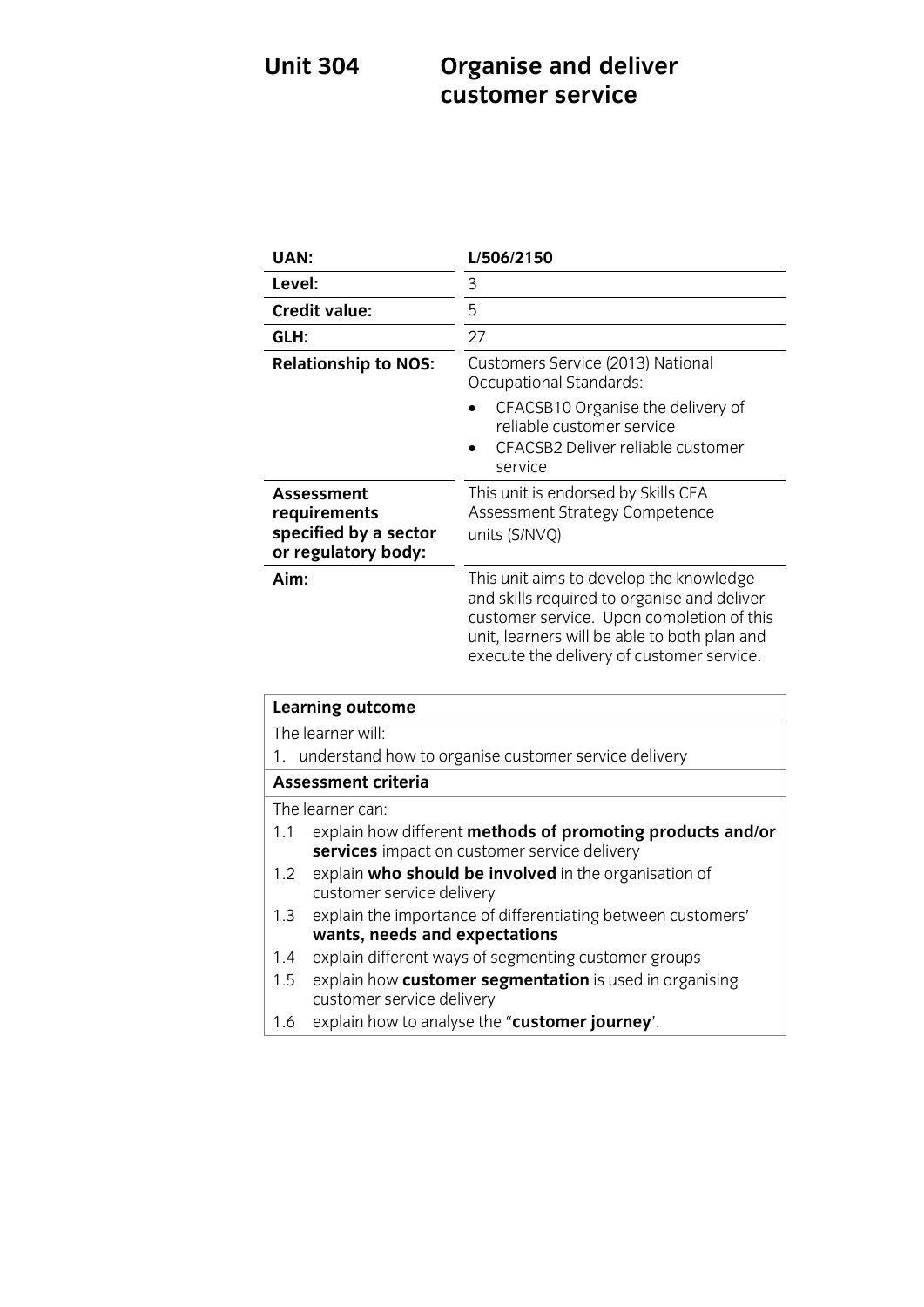# **Assessment guidance<br>Methods of promoting products and/or services:**

- **Methods of products**<br> **a** mailshots<br> **a** mailshots
	- mailshots
	- flyers
	- Internet<br>• PR
	- $\bullet$  PR<br> $\bullet$  the
	- through offers

### Who should be involved: Who should be involved: **Who should be involved:**

- $\bullet$  self
- management
- other staff
- other departments

### Wants:

**Wants:** What the customer thinks they should have the customer than the should have the should have the should have the

### Needs:

**What th** What the customer must have/requires.

**Experience**<br>What the curte What the customer thinks they should experience of get.

**Customer segmentation:** Is the division of customers into groups according to eg

- $age$
- income
- gender
- interests<br>• spending
- spending habits

**Customer journey:**<br>The experience of your customer with your organisation, from beginning to end, through their eyes. This is the journey from first beginning to end, through their eyes. The is the journey from most<br>impression to final experience impression to final experience.

- 
- professional discussion<br>• **professional discussion** • report on research into customer service delivery
	- questioning.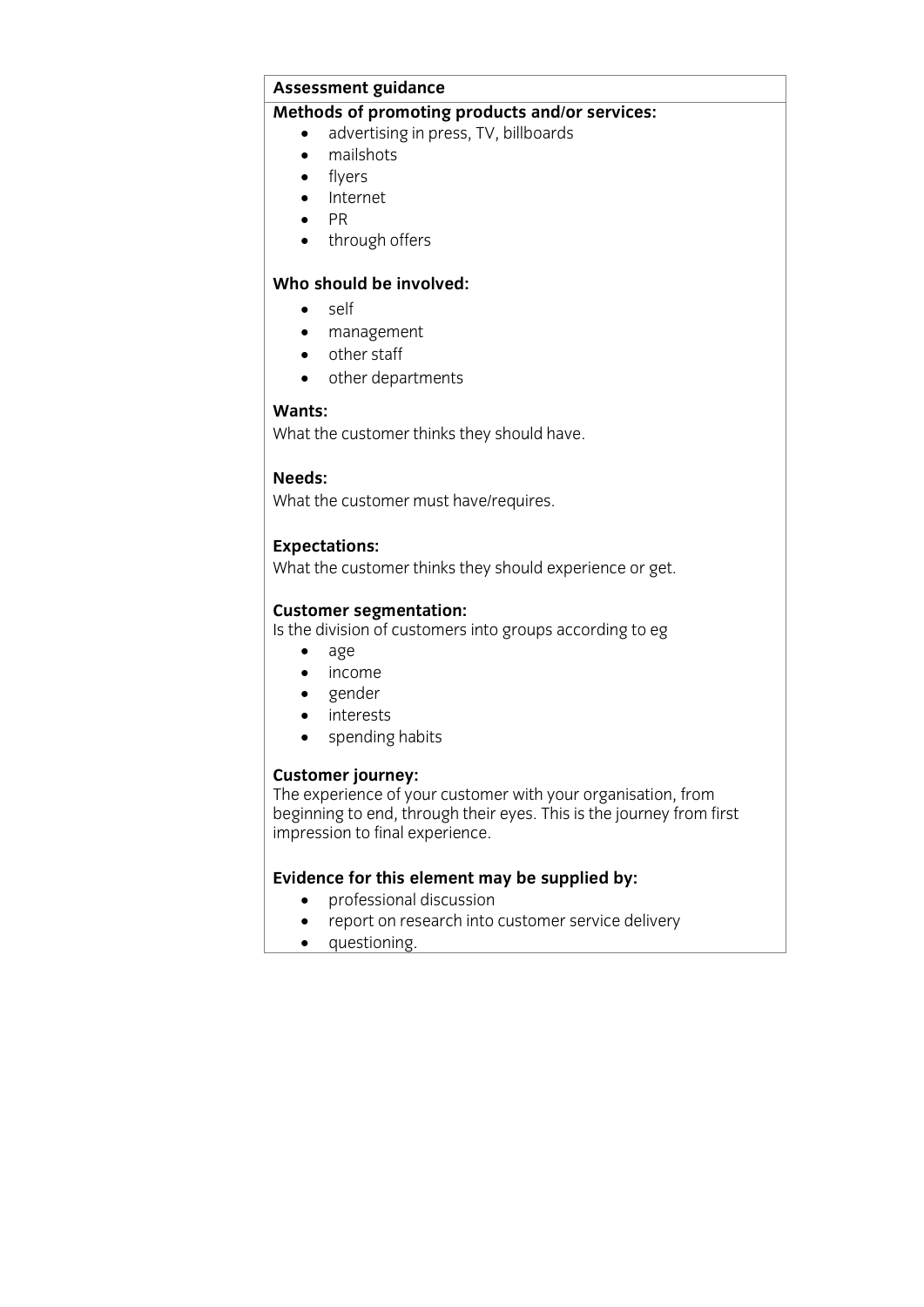# **Learning outcome**<br>The learner will:

2. be able to plan the delivery of customer service

## Assessment criteria

The learner can:

- 2.1 identify customers' needs and expectations
- 2.2 map the "customer journey"
- 2.3 confirm that systems and structures are in place to enable the delivery of agreed standards of customer service
- 2.4 prepare the **resources** needed to deliver products and/or services to different types of customers
- plan how to deal with unexpected additional workloads
- 2.5 plan how to deal with **unexpected additional workloads** 2.6 allocate priorities to address points of **service failure.**

# **Assessment guidance**

Processes and procedures. Processes and procedures.

**Structures**<br>Roles and responsibilities. Roles and responsibilities.

## **Resource**s:

eg

- $\bullet$  staff
- $\bullet$  rotas
- schedules
- documents
- marketing materials

## **Unexpected additional workload**s:

eg

- staff absences
- customer complaints
- sudden increase in numbers of customers
- resource failure
- **IT** failure
- human error<br>Service failure

## **Service failure**

eg

- lack of resources
- $\bullet$  IT failure
- customer complaint
- human error

**Existence may** be supplied by: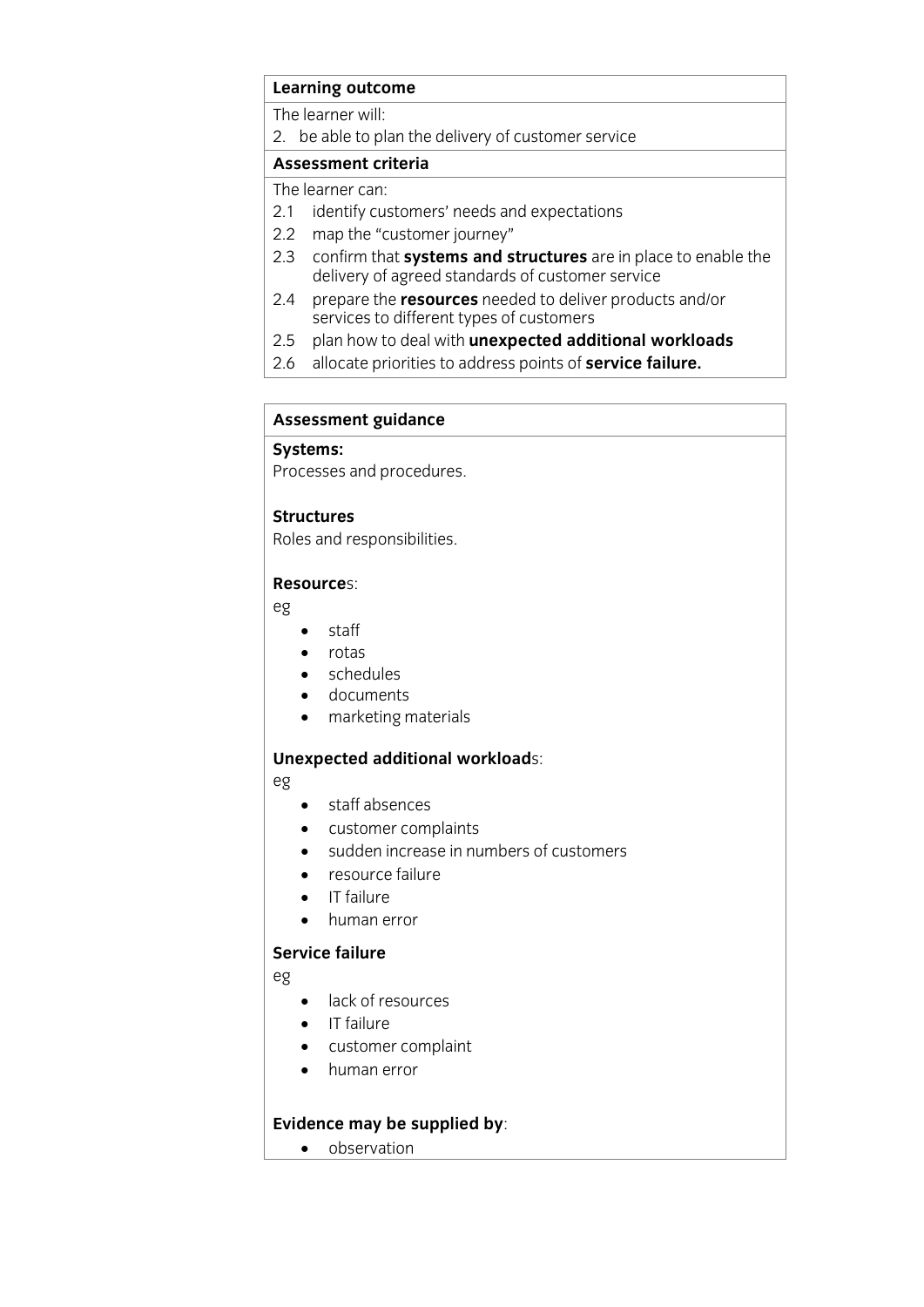- witness testimony
- professional discussion
- reflective account
- report on research into customer service delivery
- organisational processes and procedures\*
- organisation chart\*
- customer journey 'map'.<br>• marketing materials\*
- marketing materials\*<br>rotas\*
- rotas\*<br>• sched
- schedules\*<br>• internal do
- internal documentation\*

# **Learning outcome**<br>The learner will:

3. be able to deliver customer service

## Assessment criteria

The learner can:

- 3.1 take steps to ensure that the needs of customers are balanced with organisational objectives
- 3.2 agree realistic and achievable actions with customers
- 3.2 agree realistic and achievable actions with customers<br>3.3 adoptify areas for improvement in their even **custome** 3.3 identify areas for improvement in their own **customer service**  delivery<br>adapt their own **customer service delivery** to meet customers'
- 3.4 adapt their own **customer service delivery** to meet customers' change of the changing expectations.

# **Assessment guidance**

- **•** service offer • service offer<br>• customer se
- customer service standards
- targets
- **•** financial limits

- **Customer service density:**<br> **Customer Service** 
	- style
	-
	- tone of voice<br>• body language body language

- **Evidence may** be supplied by:<br> **•** observation
	- witness testimony
	- professional discussion
	- questioning
	- reflective account
	- report on research into customer service delivery
	- service offer\*
	- $\bullet$  standards\*
	- targets\*
	- organisational processes and procedures\*